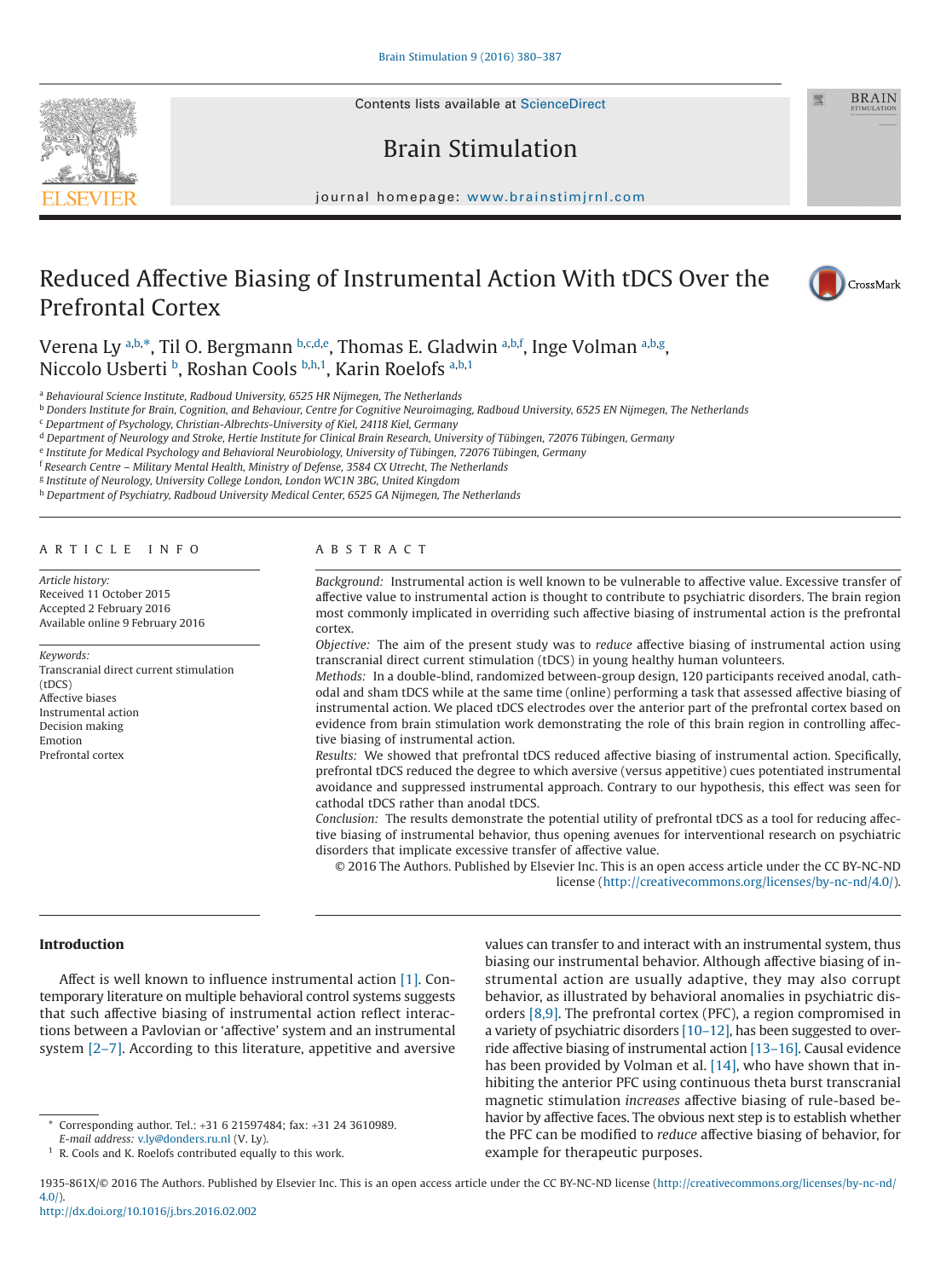<span id="page-1-0"></span>The aim of the present study was to assess in a large sample of healthy subjects whether prefrontal transcranial direct current stimulation (tDCS) can be used to *reduce* affective biasing of instrumental action. This noninvasive brain stimulation technique modulates regional neural excitability by delivering a constant low current that shifts the neurons' resting membrane potential toward depolarization or hyperpolarization, depending on montage and polarity (anodal/cathodal) of the electrodes. Therefore, tDCS has the potential for bidirectional polarity dependent modulation such that anodal tDCS increases and cathodal tDCS decreases neural excitability [\[17\].](#page-6-6) In a double-blind, randomized between-group design, we assigned participants to one of three stimulation groups: anodal, cathodal, and sham (placebo). Affective biasing of instrumental action was quantified with a modified version of a validated affective decision making task [\[18\].](#page-6-7) This task requires participants to perform learned approach/avoidance actions in response to instrumental targets, while being primed by affective (angry/happy) faces. Using a similar task, we have previously demonstrated that instrumental action is biased by affective cues even in young healthy volunteers: angry (versus happy) face-stimuli facilitated instrumental avoidance while inhibiting instrumental approach actions [\[18\].](#page-6-7)

We predicted bidirectional effects of prefrontal anodal and cathodal tDCS (versus sham) on this affective biasing effect, based on previous studies demonstrating a key role for the PFC in related affective biasing paradigms [\[14–16\].](#page-6-5) Thus, given the hypothesis that the PFC can override affective biasing, we anticipated that increasing PFC excitability with anodal tDCS would reduce affective biasing of instrumental action. Conversely, decreasing PFC excitability with cathodal tDCS was anticipated to increase affective biasing of instrumental action.

# **Materials and methods**

#### *Participants*

A total of 121 students from the Radboud University were included. One replacement participant was included, due to an error running the experimental task (resulting in  $n = 121$ ), to have a total of 120 complete datasets: 40 per stimulation group (anodal/cathodal/ sham). Given the gender differences in the processing of affective faces [\[19\],](#page-6-8) and to reduce between-subject variability, this study was restricted to women. All participants were healthy with normal or corrected-to-normal visual acuity. Exclusion criteria were regular use of medication (except for contraceptives), use of psychotropic drugs and conditions affecting posture and limb movements (preventing completion of the experimental paradigm, which involved posture/limb movements; see below). Participants were matched across stimulation groups on education level (all received higher level education) and age (in years)  $(F_{(2, 117)} = 1.21, p = 0.301;$  anodal: *M* = 22.3, *SD* = 2.64, cathodal: *M* = 21.9, *SD* = 2.53, sham: *M* = 21.4, *SD* = 2.81). All participants gave written informed consent and received payment or course credits as a reimbursement for participation. The study was performed in accordance with the Declaration of Helsinki and approved by the local ethical committee (2013/240).

# *General procedure*

Upon arrival, participants were reminded of the experimental procedure. Subsequently, we positioned the tDCS electrodes on the participants' heads and they received instructions for the affective decision making task. Participants completed this task while at the same time (online) receiving anodal, cathodal or sham tDCS that targeted the PFC. Two separate experimenters enabled adherence to a double blind randomized procedure: one of the experimenters, blind to the stimulation condition, instructed the participants, whereas the other experimenter applied the stimulation.

#### *Transcranial direct current stimulation*

The bilateral prefrontal targets for tDCS were selected based on previous brain stimulation work [\[14\]:](#page-6-5) two electrodes (each 2 by 3.5 cm, with a split cable, i.e., 14 cm<sup>2</sup> in total; resulting current density of 0.071 mA/cm2 at 1 mA) were placed on the anterior PFC, at the Fp1 and Fp2 positions respectively according to the 10/20 EEG system. The spatial accuracy of the 10/20 system is considered sufficient given the limited spatial resolution of tDCS [\[20\].](#page-6-9) A large reference electrode (5 by 10 cm, i.e., 50 cm<sup>2</sup>) strongly minimizing the current density (0.02 mA/cm<sup>2</sup> at 1 mA), and thereby the effectiveness of stimulation at the reference site [\[21\],](#page-6-10) was placed along the midline with its posterior short side above the inion (Fig. 1). This reference electrode location was chosen to maximize frontalposterior current flow through the anterior PFC by minimizing lateral shunting along the skin [\[22\]](#page-6-11) and at the same time preventing stimulation of the vestibular system implicated in body balance and equilibrium [\[23\].](#page-6-12) Prior to the placement of the electrodes we prepared the participants' scalp with alcohol and abrasive gel to increase conductance. We used conductive rubber electrodes in combination with Ten20 EEG conductive paste (Weaver and Company, Aurora, CO) to ensure optimal fixation and conductance throughout the experiment. tDCS was applied using a battery-driven DC-stimulator system (NeuroConn, Germany). For both tDCS conditions, 1 mA was delivered for 25 minutes with 30 s of each ramping-up and rampingdown. For 'anodal tDCS', the anterior PFC target electrodes were connected as anode and the ineffective reference electrode as cathode. The polarity was reversed for 'cathodal tDCS'. For the sham condition, the anodal configuration was used but was merely ramped-up to 1 mA and ramped-down to 0 mA within the first 60 s to mimic initial skin sensations without any effective stimulation [\[17\].](#page-6-6) This manipulation, together with our between-subjects design, ensured that the stimulation protocol remained blind to the participants. A three-choice questionnaire (stimulated, not stimulated, not sure) that was administered at the end of the experiment showed that participants were not aware of the stimulation condition received (chi-square test;  $\chi^2_{(4)} = 1.42$ ,  $p = 0.841$ ).



**Figure 1.** tDCS montage. The anterior PFC (Fp1 and Fp2) was targeted bilaterally with two small electrodes (each 2 by 3.5 cm; anode for 'anodal tDCS', and cathode for 'cathodal tDCS') connected via a split cable, and the reference electrode (cathode for 'anodal tDCS', and anode for 'cathodal tDCS') was placed along the midline with its posterior short side above the inion (5 by 10 cm).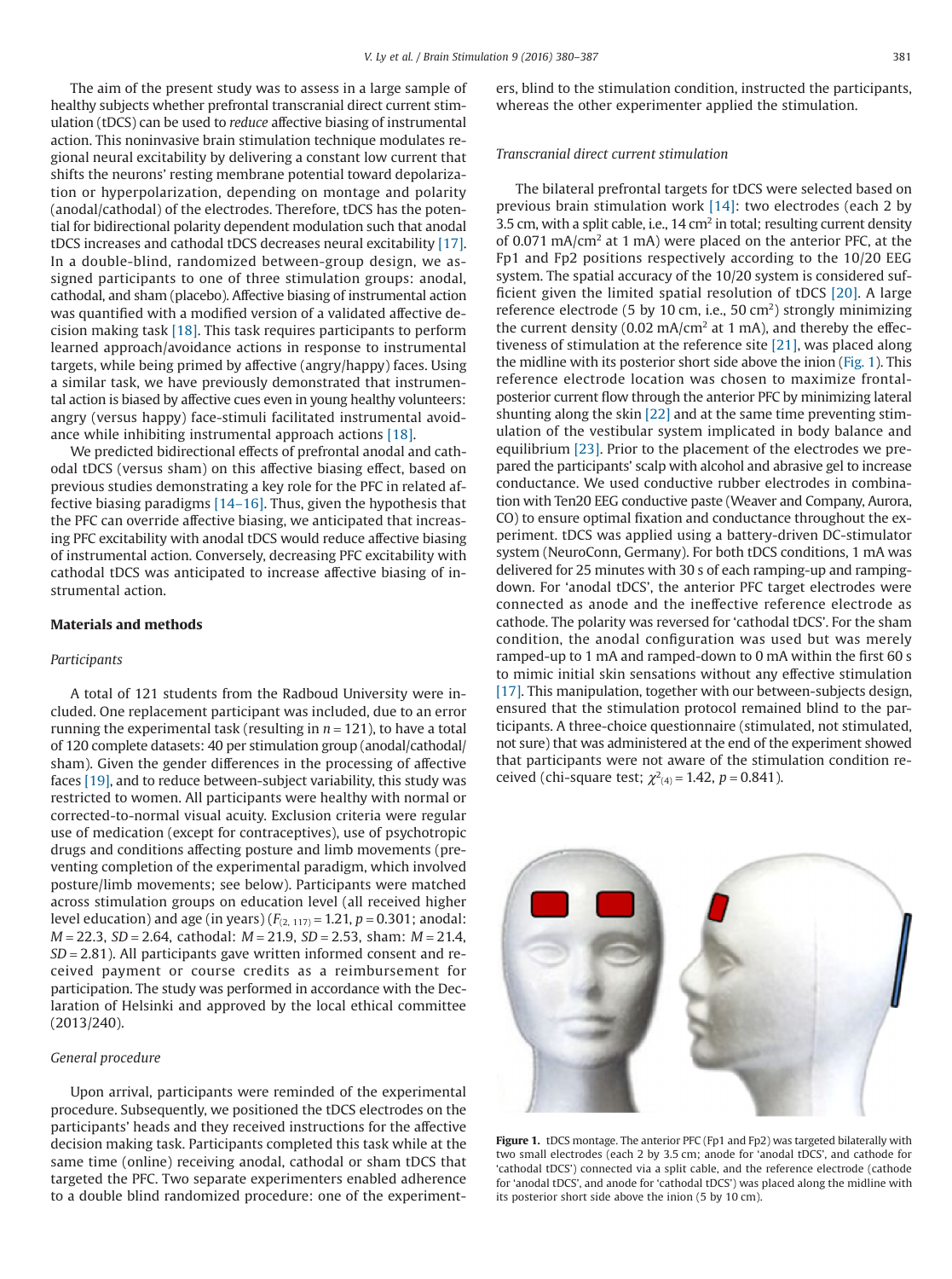#### *Affective decision making task*

The current paradigm was a modified version of a previously employed affective decision making task combined with a balance board [\[18\]](#page-6-7) (Fig. 2). Analogous to classic Pavlovian-to-instrumental transfer tasks [\[5\],](#page-6-13) the current version consisted of two separate phases. In the first phase, the instrumental learning phase, participants were required to learn the instrumental responses. The second phase consisted of a transfer phase in extinction (i.e., without reinforcement) with concurrent tDCS, where we assessed the primary effect of interest, affective biasing of instrumental action. The rationale for disentangling instrumental learning from the transfer phase in the current version is to isolate the effects of tDCS on the transfer of affective value to instrumental behavior from the potential influence of tDCS on instrumental learning. The exact procedure per phase is described below.

#### *Instrumental learning phase*

This phase consisted of a probabilistic learning task, where participants had to learn to choose between whole body go- and no go–responses by trial and error on the basis of monetary outcome (wins/losses of 0.20€). The task was framed in terms of a gems collecting task. It consisted of two types of blocks with different action-contexts: approach and avoidance action-contexts. The actioncontext determined the nature of the go-response in a block: approach or avoidance. In the approach action-context, participants had to choose between an (active) approach go-response versus a (passive) approach no go–response upon presentation of the instrumental target (colored shape, representing a gem). Similarly, in the avoidance action-context the choice was between an avoidance go-response versus an avoidance no go–response. Thus, in total, there were four types of instrumental response: approach-go, approach–no go, avoidance-go, avoidance–no go.

On each trial, the instrumental target appeared either on the left or right side of the screen, upon which the participant had to make a go- or no go–response. For the go-responses (approach-go/ avoidance-go), participants were instructed to make sideway (not forward/backward) steps toward (approach-go) or away from (avoidgo) the side where the gem was presented to approach or avoid the gem respectively [\(Fig. 1B](#page-1-0) [right]). Participants were instructed to remain stationary in the center of the board for a no go–response (approach–no go/avoid–no go).

Go- and no go–responses were equally rewarded by designating the go-response as the optimal response to half of the instrumental targets. In the approach action-context, good gems (targets 1–3) were to be approached, whereas bad gems (targets 4–6) were not. Similarly, bad gems in the avoidance action-context (targets 7–9) were to be avoided, whereas good gems (targets 10–12) were not. As such, the value of the four types of instrumental responses was matched. Participants were informed that correct choices were reinforced probabilistically, but not about the nature of the probabilistic associations ( $p(\text{win}|\text{correct}) = 0.70$ ).

If a go-response had not been made within 2500 ms, a no go– response was recorded. Response feedback in terms of a square turning orange for a go-response; remaining white for a no go– response was provided (500 ms) before the monetary outcome (1000 ms). The intertrial interval was jittered  $(2500 \pm 500 \text{ ms})$ . Participants were required to return to their starting position (i.e., the center of the board) at the outcome presentation, if a go-response had been made.

This phase had a total duration of 13 minutes, and consisted of 120 instrumental learning trials divided into 6 blocks. The blocks alternated between approach and avoidance action-contexts, with 3 blocks per action-context, each containing 18, 24, and 18 trials respectively. The instrumental targets (gems) consisted of 12 different colored shapes and were randomly assigned to the two blocks, such that different instrumental stimuli occurred in the two blocks. The order of blocks was randomized across participants. To increase ecological validity and participants' motivation during the experimental task, we told participants that they would receive the total amount of monetary gain as a bonus (on top of the reimbursement).

#### *Transfer phase*

This crucial phase enabled us to assess the transfer of affective value to instrumental action. The trial events were the same as in the instrumental learning phase, except for two main differences. First, the instrumental target was preceded by an affective (angry/ happy) face-stimulus that was presented centrally on the screen. The presentation duration of this face-stimulus varied between 500 and 3000 ms. Second, this phase was in extinction: monetary outcomes were no longer presented. Participants were instructed that their wins and losses for each trial counted toward their total monetary gain (nominal extinction).

Face-stimuli consisted of adult Caucasian faces from 36 models (18 men) from several databases [\[24–27\].](#page-6-14) Each model showed two expressions (angry/happy), matched for brightness and contrast. Faces were trimmed to exclude influence from hair and nonfacial contours [\[28\].](#page-6-15) Model identity was pseudo-randomized, such that different models occurred in the different action-contexts, but occurred equally often for each type of instrumental response within an action-context. The allocation of models to action-contexts was randomized across participants and balanced across stimulation condition. This phase had a total duration of approximately 25 minutes, and consisted of 216 test trials divided into 6 blocks. The blocks, each consisting of 36 trials, alternated between approach and avoidance action-context.

The set-up in this paradigm was the same as in our previous study [\[18\]](#page-6-7) (Fig. 2B (left)). Participants performed the affective decision making task on a custom-made strain gauge force plate (dimensions: 1 m  $\times$  1 m; sampling frequency: 100 Hz), which consisted of four sensors measuring forces in the (vertical) z-direction. To quantify body posture and stepping performance, time series of the center of pressure, for the anterior–posterior and the medio-lateral direction, were derived. Visual stimuli were presented 1 m in front of the participant at eye height on a 22-inch height-adjustable screen.

#### *Data analyses*

Posturographic data analyses were performed in MATLAB R2009b (The MathWorks, Natick, MA). Statistical analyses were performed using IBM SPSS Statistics 19 (IBM Corp., Armonk, NY). All

▶

**Figure 2.** (A) Affective decision making task. *Instrumental learning phase:* Trial events from the approach and avoidance block respectively. Upon presentation of the instrumental target, participants were required to make a go- or no go–response within 2500 ms. Response feedback (500 ms) was provided before the monetary outcome (1000 ms). In these examples a go-response had been recorded as indicated by the orange-colored squares during the response feedback phase. The duration of the intertrial interval was 2500 ms on average. *Transfer phase:* Trial events were the same as in the instrumental learning phase, except that the instrumental target was preceded by an affective (angry/happy) face-prime (~1500 ms). (B) Balance board apparatus (left) and examples of a go-response (right) in the approach and the avoidance block respectively. Approach-go: sideway step on the balance board toward the side of the instrumental target. Avoidance-go: sideway step on the balance board away from the side of the instrumental target. Approach-/avoidance–no go–responses involved remaining stationary at the center of the balance board.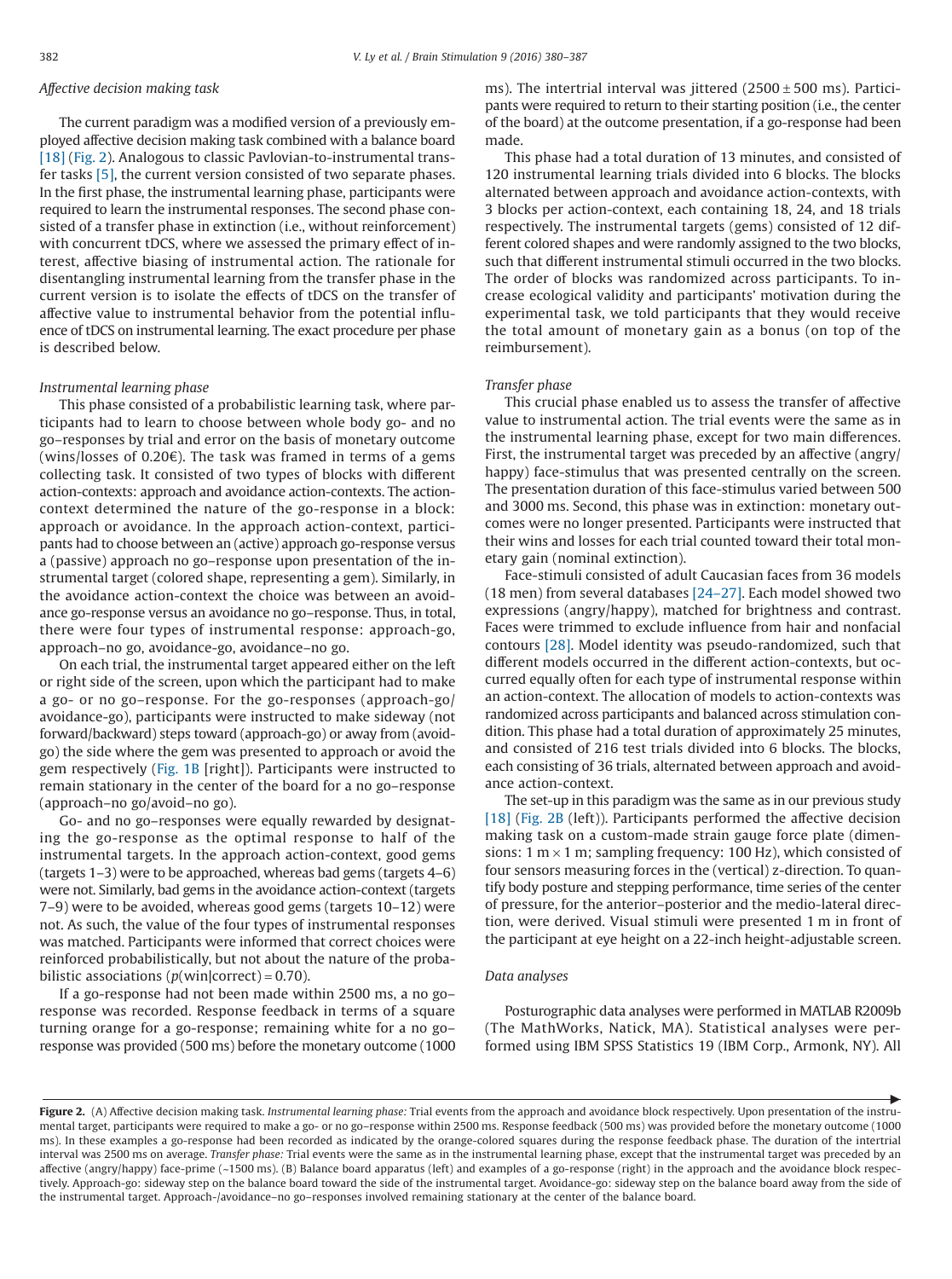# A. Instrumental learning phase

| Approach  |                       |                    |                       | +20cents<br><b>OR</b><br>-20cents |             |
|-----------|-----------------------|--------------------|-----------------------|-----------------------------------|-------------|
| Avoidance |                       |                    |                       | +20cents<br><b>OR</b><br>-20cents |             |
|           | Instrumental Response |                    | Response              | Outcome                           | ITI         |
|           | target<br>(2500ms)    |                    | feedback<br>(500ms)   | (1000ms)                          | $(*2500ms)$ |
|           | Transfer phase        |                    |                       |                                   |             |
| Approach  |                       |                    |                       |                                   |             |
| Avoidance |                       |                    |                       |                                   |             |
|           | Emotional             |                    | Instrumental Response | Response                          | ITI         |
|           | prime<br>$(*1500ms)$  | target<br>(2500ms) |                       | feedback<br>(500ms)               | $(*2500ms)$ |

В.

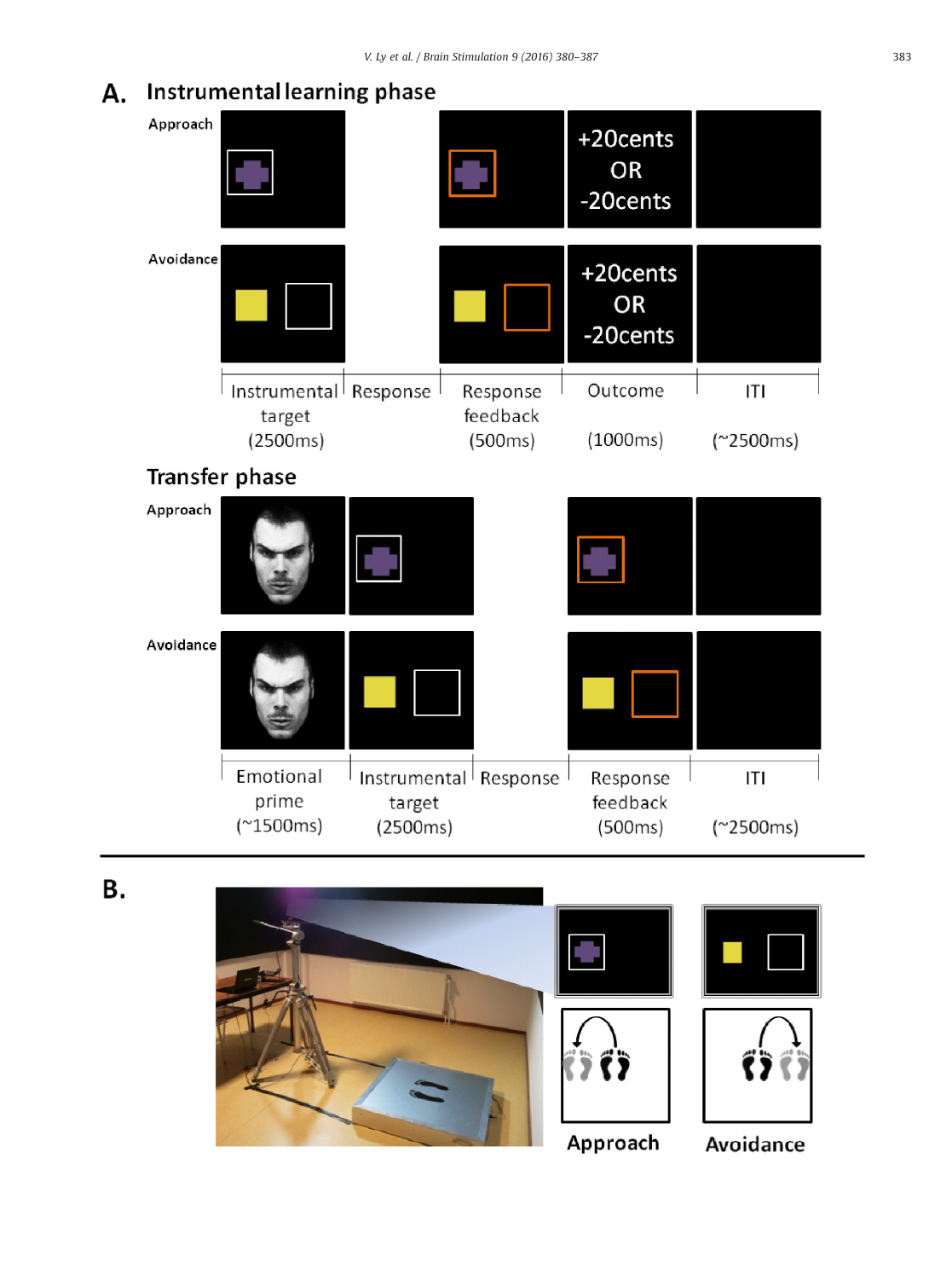participants complied with the instructions and understood the task as evidenced by the small percentage of errors during the transfer phase ( $M<sub>percentage</sub> = 0.4$ ,  $SD = 0.6$ ; range 0–3; an error is defined as making go-responses at the wrong moment or in the wrong direction). Two participants from the cathodal group were excluded from the analyses due to technical errors: (1) displacement of more than 2 cm of the left prefrontal electrode during stimulation; and (2) detachment of the cable from the reference electrode, resulting in abortion of stimulation while performing the task.

The primary analyses that were performed to assess the tDCS effects on the transfer of affective value to instrumental action are described in the following subsection. Additional analyses on the proportion of correct responses (i.e., responses leading to an optimal outcome) were conducted to check whether there was equal (1) performance in terms of accuracy during the instrumental learning phase and (2) generalization of the acquired instrumental responses to the transfer phase between the stimulation groups. All these premises were met (see Supplementary material).

#### *Transfer of affective value to instrumental action*

Following our previous study  $[18]$ , we calculated: (1) the proportion of instrumental go-responses  $(P_{\text{go}} = \text{go}/[\text{go} + \text{nogo}])$ , and (2) reaction time (RT) of correct instrumental go-responses. Our primary effect measure of interest was the affective bias score, representing affective biasing of instrumental action, and was calculated as follows: (angry\_avoidance + happy\_approach) minus (angry\_approach + happy\_avoidance). This effect could be manifested in terms of RT as well as  $P_{\text{go}}$  [\[5,18\].](#page-6-13) Therefore, we computed a composite score of the correct RT and *P*go [\[29,30\].](#page-6-16) To this end, both RT and *P*go measures were z-scored (RT was reversed so that it indexed speed with higher scores corresponding with vigor), and their sum was divided by 2 to obtain the composite score (Composite = (−1\*RT*z* + *P*go*z*)/2). Subsequently, a mixed design analysis of variance (ANOVA) of the composite scores with affect (angry/ happy)  $\times$  action-context (approach/avoidance)  $\times$  stimulation (anodal/ cathodal/sham) was performed. Finally, follow up analyses were performed for RT and  $P_{\rm go}$  separately to test whether any significant effects in terms of the composite score were driven by RT and/ or  $P_{\text{go}}$ . The calculation of the composite score and all the following analyses were performed after exclusion of subjects that represented outliers on the basis of the affective bias score in terms of RT and *P<sub>go</sub>*. These subjects showed a bias score >3 SD from the mean and influenced the assumptions for parametric tests (Shapiro– Wilks, *p* < 0.001). Age was still comparable between the stimulation groups in this remaining sample (anodal: *n* = 36; cathodal: *n* = 34; sham:  $n = 35$ ;  $F_{(2102)} = 0.886$ ,  $p = 0.415$ ). For completeness, we also performed an additional nonparametric Kruskal–Wallis test for multiple independent-samples across the whole sample including the outliers. The result of this additional analysis is described in detail in the Supplementary material and is comparable with the results from the parametric tests.

For all analyses, significant interaction effects were followed up by simple (interaction) effects analyses. Alpha was set at 0.05.

#### **Results**

## *Effects of tDCS on transfer of affective value to instrumental action*

Table 1 shows the raw mean data of the transfer phase of the affective decision making task in terms of RT,  $P_{\text{go}}$ , and composite scores. As expected, prefrontal tDCS reduced affective biasing of instrumental action. An ANOVA of the composite score revealed a significant affect (angry/happy) × action-context (approach/avoidance)  $\times$  stimulation (anodal/cathodal/sham) interaction ( $F_{(2102)} = 5.53$ ,  $p = 0.005$ ,  $\eta_p^2 = 0.08$ ). However, contrary to our expectations this interaction was driven by the effect of cathodal stimulation (cathodal versus sham: *F*(1,67) = 10.35, *p* = 0.002, *ηp* <sup>2</sup> = 0.134; cathodal versus anodal:  $F_{(1,68)} = 6.17$ ,  $p = 0.015$ ,  $\eta_p^2 = 0.083$ ), but not anodal stimulation (anodal versus sham:  $F_{(1,69)} = 1.07$ ,  $p = 0.305$ ,  $\eta_p^2 = 0.015$ ). Consistently, follow up analyses within the stimulation groups revealed significant affective biasing effects in sham and anodal stimulation (affect  $\times$  action-context interaction;  $F_{(1,34)} = 8.57$ ,  $p = 0.006$ ,  $\eta_p^2$  = 0.201, and *F*<sub>(1,35)</sub> = 4.23, *p* = 0.047,  $\eta_p^2$  = 0.108 respectively) but not in cathodal stimulation ( $F_{(1,33)} = 2.06$ ,  $p = 0.161$ ,  $\eta_p^2 = 0.059$ ). Specifically, angry (versus happy) faces potentiated avoidance (versus approach) actions in sham and anodal, but not in cathodal stimulation. A main effect of action-context in the main ANOVA indicated a go-bias (increased vigor) in the approach versus avoidance actioncontext  $(F_{(1102)} = 29.5, p < 0.001, \eta_p^2 = 0.224)$ .

Follow up analyses showed that the cathodal effects on affective biasing were mainly driven by RT, and not by  $P_{\text{go}}$ (affect  $\times$  action  $\times$  stimulation; RT:  $F_{(2102)} = 5.39$ ,  $p = 0.006$ ,  $\eta_p^2 = 0.095$ ; *P*<sub>go</sub>:  $F_{(2102)} = 0.49$ ,  $p = 0.613$ ,  $\eta_p^2 = 0.010$ ). In line with the analyses above, cathodal tDCS reduced affective biasing of instrumental action in terms of RT compared with sham  $(F_{(1,67)} = 9.89, p = 0.002,$  $\eta_p^2$  = 0.129); other comparisons between stimulation groups were not significant  $(F < 3.10, p > 0.083)$  [\(Fig. 3\)](#page-5-0). The affective biasing of instrumental action in terms of RT was significant in the sham group ( $F_{(1,34)}$  = 12.82,  $p < 0.001$ ,  $\eta_p^2$  = 0.274), but not in the cathodal group  $(F_{(1,33)} = 0.710, p = 0.405, \eta_p^2 = 0.021)$ . Affective biasing of instrumental action in terms of RT in the anodal group did not reach significance ( $F_{(1,35)} = 2.26$ ,  $p = 0.142$ ,  $\eta_p^2 = 0.061$ ). To further explore whether the cathodal tDCS effects on affective biasing of instrumental action depended on time, we ran the same ANOVA of RT including time as a within-subject factor (transfer phase blocks: T1/T2/T3). There was no interaction effect of time (affect  $\times$  action-context  $\times$  time  $\times$  stimulation;  $F_{(1102)} = 0.29$ ,  $p = 0.886$ ,  $\eta_p^2$  = 0.006). For the cathodal versus sham comparison only, there

| um, | $\sim$ |  |
|-----|--------|--|

Raw mean data on the transfer phase of the affective decision making task.

|                     |          | Reaction time (ms) |           |           | Composite z-score |               |
|---------------------|----------|--------------------|-----------|-----------|-------------------|---------------|
|                     | Approach | Avoidance          | Approach  | Avoidance | Approach          | Avoidance     |
| Anodal $(N = 36)$   |          |                    |           |           |                   |               |
| Angry               | 980(27)  | 1047(29)           | 54.6(1.5) | 52.1(2.0) | 0.17(0.13)        | $-0.15(0.13)$ |
| Happy               | 976(28)  | 1065(31)           | 55.1(1.5) | 51.9(2.2) | 0.21(0.13)        | $-0.21(0.14)$ |
| Cathodal $(N = 34)$ |          |                    |           |           |                   |               |
| Angry               | 940(21)  | 1060(27)           | 56.2(1.8) | 52.7(2.0) | 0.37(0.11)        | $-0.16(0.14)$ |
| Happy               | 954(24)  | 1059(27)           | 55.3(1.9) | 52.1(2.1) | 0.28(0.12)        | $-0.18(0.14)$ |
| Sham $(N = 35)$     |          |                    |           |           |                   |               |
| Angry               | 1020(29) | 1077(26)           | 55.5(1.5) | 51.9(1.9) | 0.09(0.12)        | $-0.25(0.13)$ |
| Happy               | 976(27)  | 1097(26)           | 54.7(1.5) | 51.0(1.8) | 0.19(0.11)        | $-0.35(0.13)$ |
|                     |          |                    |           |           |                   |               |

Values represent the means (SEM) of reaction times, proportion of go responses, and an overall score indexing the ability of making the response (composite z-scores of the reaction time and proportion go).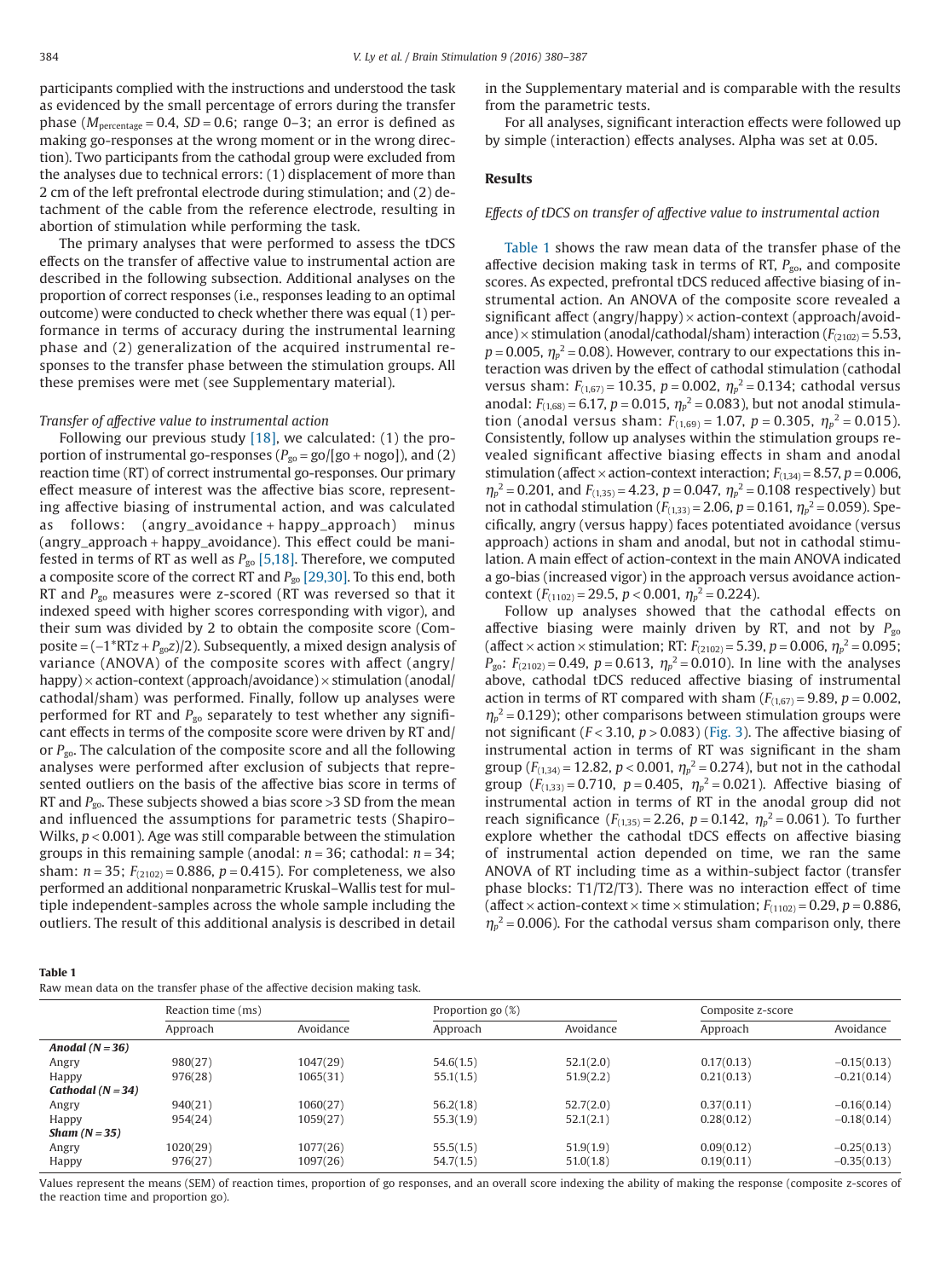<span id="page-5-0"></span>

**Figure 3.** Affective biasing of instrumental action in terms of reaction time for anodal, cathodal and sham tDCS separately. Cathodal (versus sham) tDCS showed reduced degree to which angry (versus happy) faces potentiate avoidance (versus approach) actions, indicating that cathodal tDCS reduced transfer of affective value to instrumental action. Error bars represent standard error of the mean.

was no interaction effect of time either  $(F_{(2,66)} = 0.21, p = 0.810,$  $\eta_p^2$  = 0.810).

Taken together, these results suggest that cathodal tDCS rather than anodal tDCS reduced the transfer of affective value to instrumental action.

#### **Discussion**

The main aim of the current study was to assess whether affective biasing of instrumental action can be reduced using prefrontal tDCS. To this end we compared the effects of prefrontal anodal, cathodal and sham tDCS on a task that enables assessment of affective biasing of instrumental action by affective face-stimuli in a double-blind, randomized between-group design. Our data demonstrate that affective biasing of instrumental action can indeed be reduced using prefrontal tDCS, and thus extend previous findings of increased affective biasing of action due to prefrontal brain stimulation [\[14\].](#page-6-5)

The current finding is particularly relevant in light of psychiatric conditions that are characterized by excessive transfer of affective value to instrumental action  $[9,31]$ , such as impulse control disorders and addictive disorders [\[32,33\].](#page-6-18) This finding opens avenues to start exploring tDCS's effect in these psychiatric conditions. For example, it would be interesting to assess whether tDCS can boost treatment effects in these psychiatric disorders. This is particularly of clinical interest considering the potential of tDCS as a tool for targeting the PFC as opposed to other brain stimulation techniques, such as transcranial magnetic stimulation; tDCS is relatively easy to apply, low in cost and relatively painless.

The mechanisms of the current tDCS effects remain unclear. We describe at least three potential mechanisms below. In contrast with our main prediction, the reduction of affective biasing was obtained with cathodal rather than anodal tDCS. The observation that prefrontal cathodal (rather than anodal) tDCS abolished the transfer of affective value to instrumental action is remarkable given previous work showing that the PFC is involved in instrumental control and overriding affective biases [\[13–16,34,35\].](#page-6-4) Based on these previous findings, we expected to find the opposite – an increase in affective biasing – for cathodal stimulation, which has been suggested to reduce excitability [\[17\].](#page-6-6) However, we should also highlight studies that show an important role of PFC regions in Pavlovianinstrumental interactions [\[36–38\].](#page-6-19) Indeed, regions of the PFC have been suggested to serve as cognitive control regions by supporting the convergence of disparate information through local connections and interconnections with other brain structures, thereby orchestrating complex behavior, including affective biasing of action [\[39–42\].](#page-6-20) Recent findings suggest that, for instance, the ventromedial PFC may function as a hub that integrates input from different systems for value computation, and translates these signals into affective behavior [\[4,43–45\].](#page-6-21) Thus, one possibility is that prefrontal cathodal tDCS decreased excitability in neural populations crucial for the integration of Pavlovian and instrumental signals: reduced integration of the affective value from the affective faces at the moment of decision may thus have resulted in decreased biasing of instrumental action by affective value.

Alternatively, the observed effects reflect a paradoxical potentiation of instrumental control per se. Instead of decreasing neural excitability, cathodal tDCS might have paradoxically increased the neural excitability in the targeted brain region. The dichotomy between anode-excitatory and cathode-inhibitory may be an oversimplification of the tDCS mechanisms, and has not been established outside the motor cortex [\[46\].](#page-7-0) Moreover, prior work has demonstrated that inhibitory effects of cathodal stimulation can reverse depending on the timing, duration and intensity of stimulation [\[47,48\].](#page-7-1) For instance, it has been shown that cathodal tDCS effects (2 mA for 20 min) resembled effects of anodal tDCS and enhanced cortical excitability, whereas cathodal tDCS with lower intensity (1 mA) for the same duration resulted in decreased excitability [\[47\].](#page-7-1) However, the fact that we did not observe an effect of anodal tDCS suggests that a different mechanism may underlie the current cathodal effects. In future work, multi-modal imaging methods could be combined with independent measures of goal-directed instrumental control to disentangle the two hypotheses regarding the mechanistic basis of the observed effect of cathodal tDCS.

It is unlikely that cathodal tDCS reduced affective biasing by altering other cognitive functions associated with the PFC, such as attention to the instrumental targets or to the affective faces [\[49,50\].](#page-7-2) If cathodal tDCS would have impacted attentional processes, we would have expected reduced accuracy levels. However, we did not observe an effect of tDCS on accuracy in the transfer phase and the transition between the instrumental learning and the transfer phase (see Supplementary material). The lack of these effects suggests that cathodal tDCS did not alter the processing of the instrumental targets themselves.

It is important to note that caution is warranted when ascribing the effects of cathodal tDCS to the modulation of excitability in a specific region of the PFC. Indeed given the complexity and size of the current experiment, we opted not to include yet another stimulation condition to control for anatomical specificity within the PFC. Additionally, we cannot rule out the possibility that prefrontal cathodal tDCS influenced excitability in remote, yet interconnected subcortical areas, such as in the striatum and midbrain  $[51-54]$ ; these areas are also associated with affective processing and affective modulation of instrumental behavior [\[3,38,55\].](#page-6-22) In line with previous suggestions [\[56–58\],](#page-7-4) we suggest that considerable work is necessary to establish the precise mechanism underlying the effect of our cathodal tDCS protocol.

Taken together, our results demonstrate the potential utility of prefrontal tDCS as a tool for reducing affective biasing of instrumental behavior. Our finding that prefrontal cathodal tDCS abolishes affective biasing of instrumental action strengthens the hypothesis that the PFC plays a crucial role in regulating interactions between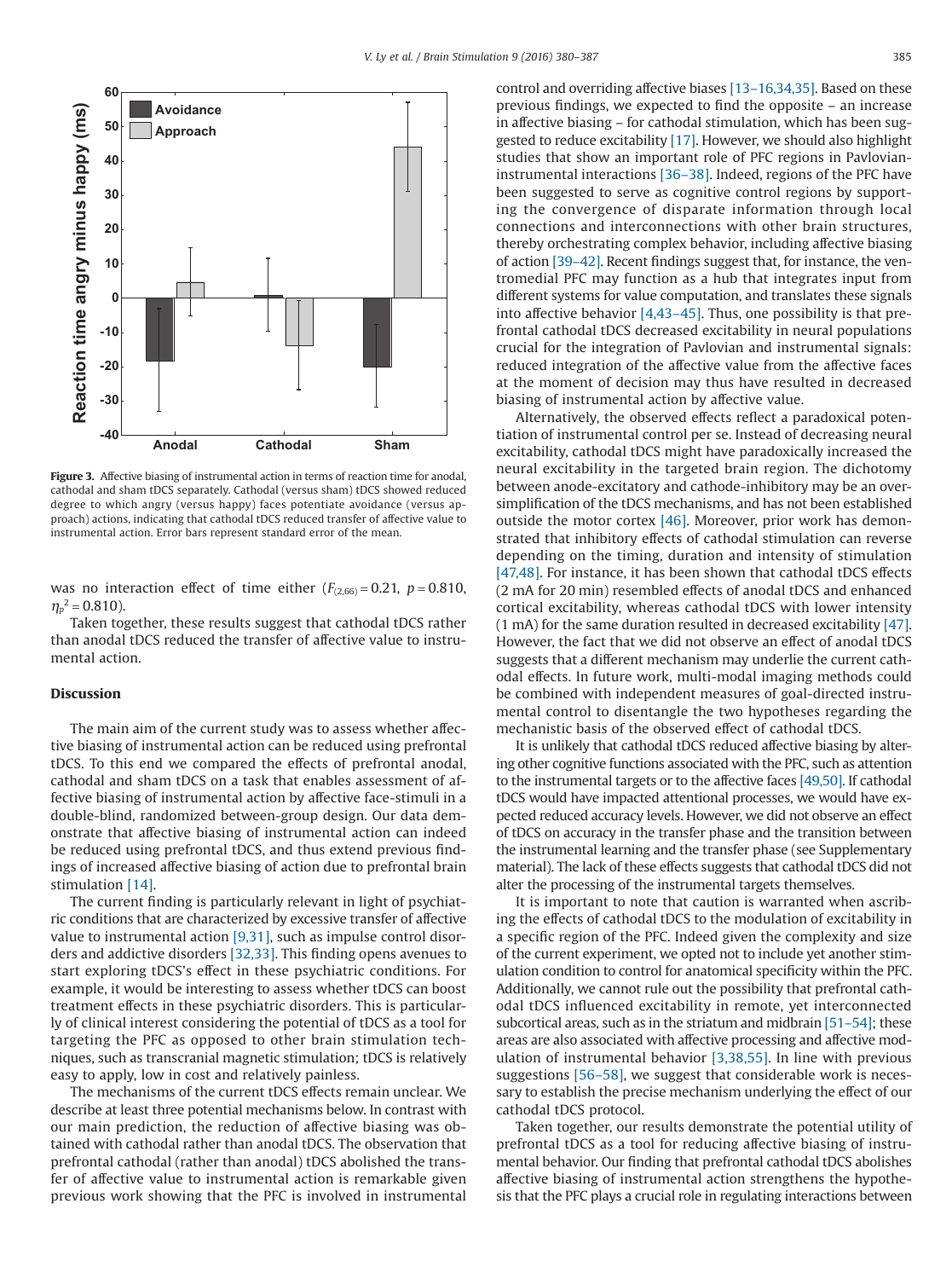distinct Pavlovian and instrumental control systems [\[14–16,36,37\].](#page-6-5) However, unlike prior work [\[14–16\],](#page-6-5) the present finding raises the possibility that the role of the PFC is not restricted to overriding Pavlovian biases, but extends to promoting synergism between Pavlovian and instrumental systems. Accordingly, the present findings represent an important step in inspiring future research into the mechanisms by which the PFC contributes to regulating affective biases. Finally, given the relevance of enhancing optimal decisions in society and clinical practice, future research, for instance using multi-modal imaging methods to specify the underlying mechanism of the current findings, may have significant theoretical and practical implications.

### **Authorship**

All authors contributed to the study concept and design. V. Ly and N. Usberti were responsible for data-acquisition. V. Ly analyzed and interpreted the data under the supervision of K. Roelofs and R. Cools. V. Ly drafted the manuscript under supervision of R. Cools and K. Roelofs and all others provided critical revisions. All authors approved the final version of the paper prior to submission.

#### **Acknowledgements**

This study was supported by the Mosaic grant #017.007.043 from the Netherlands Organization for Scientific Research (NWO) awarded to V. Ly; a starting grant ERC\_StG2012\_313749 from the European Research Council (ERC) and a VICI grant #453-12-001 (NWO) awarded to K. Roelofs; and a James McDonnell Scholar Award awarded to R. Cools.

# **Appendix: Supplementary material**

Supplementary data to this article can be found online at [doi:10.1016/j.brs.2016.02.002.](http://dx.doi.org/10.1016/j.brs.2016.02.002)

#### **References**

- <span id="page-6-0"></span>[1] [Damasio AR. Neuropsychology. Towards a neuropathology of emotion and mood.](http://refhub.elsevier.com/S1935-861X(16)30004-3/sr0010) [Nature 1997;386:769–70. doi:10.1038/386769a0.](http://refhub.elsevier.com/S1935-861X(16)30004-3/sr0010)
- <span id="page-6-1"></span>[2] [Dickinson A, Balleine B. Motivational control of goal-directed action. Anim Learn](http://refhub.elsevier.com/S1935-861X(16)30004-3/sr0015) [Behav 1994;22:1–18. doi:10.3758/BF03199951.](http://refhub.elsevier.com/S1935-861X(16)30004-3/sr0015)
- <span id="page-6-22"></span>[3] [Cardinal RN, Parkinson JA, Hall J, Everitt BJ. Emotion and motivation the role](http://refhub.elsevier.com/S1935-861X(16)30004-3/sr0020) [of the amygdala, ventral striatum, and prefrontal cortex. Neurosci Biobehav Rev](http://refhub.elsevier.com/S1935-861X(16)30004-3/sr0020) [2002;26.](http://refhub.elsevier.com/S1935-861X(16)30004-3/sr0020)
- <span id="page-6-21"></span>[4] [Rangel A, Camerer C, Montague PR. A framework for studying the neurobiology](http://refhub.elsevier.com/S1935-861X(16)30004-3/sr0025) [of value-based decision making. Nat Rev Neurosci 2008;9:545–56. doi:10.1038/](http://refhub.elsevier.com/S1935-861X(16)30004-3/sr0025) [nrn2357.](http://refhub.elsevier.com/S1935-861X(16)30004-3/sr0025)
- <span id="page-6-13"></span>[5] [Huys QJM, Cools R, Gölzer M, Friedel E, Heinz A, Dolan RJ, et al. Disentangling](http://refhub.elsevier.com/S1935-861X(16)30004-3/sr0030) [the roles of approach, activation and valence in instrumental and Pavlovian](http://refhub.elsevier.com/S1935-861X(16)30004-3/sr0030) [responding. PLoS Comput Biol 2011;7:doi:10.1371/journal.pcbi.1002028.](http://refhub.elsevier.com/S1935-861X(16)30004-3/sr0030)
- [6] [Dolan RJ, Dayan P. Goals and habits in the brain. Neuron 2013;80:312–25.](http://refhub.elsevier.com/S1935-861X(16)30004-3/sr0035) [doi:10.1016/j.neuron.2013.09.007.](http://refhub.elsevier.com/S1935-861X(16)30004-3/sr0035)
- [7] [Guitart-Masip M, Duzel E, Dolan R, Dayan P. Action versus valence in decision](http://refhub.elsevier.com/S1935-861X(16)30004-3/sr0040) [making. Trends Cogn Sci 2014;18:194–202. doi:10.1016/j.tics.2014.01.003.](http://refhub.elsevier.com/S1935-861X(16)30004-3/sr0040)
- <span id="page-6-2"></span>[8] [Boureau Y-L, Dayan P. Opponency revisited: competition and cooperation](http://refhub.elsevier.com/S1935-861X(16)30004-3/sr0045) [between dopamine and serotonin. Neuropsychopharmacology 2011;36:74–97.](http://refhub.elsevier.com/S1935-861X(16)30004-3/sr0045) [doi:10.1038/npp.2010.151.](http://refhub.elsevier.com/S1935-861X(16)30004-3/sr0045)
- <span id="page-6-17"></span>[9] [Seymour B, Dolan R. Emotion, decision making, and the amygdala. Neuron](http://refhub.elsevier.com/S1935-861X(16)30004-3/sr0050) [2008;58:662–71. doi:10.1016/j.neuron.2008.05.020.](http://refhub.elsevier.com/S1935-861X(16)30004-3/sr0050)
- <span id="page-6-3"></span>[10] [Shaw P, Eckstrand K, Sharp W, Blumenthal J, Lerch JP, Greenstein D, et al.](http://refhub.elsevier.com/S1935-861X(16)30004-3/sr0055) [Attention-deficit/hyperactivity disorder is characterized by a delay in cortical](http://refhub.elsevier.com/S1935-861X(16)30004-3/sr0055) [maturation. Proc Natl Acad SciUSA](http://refhub.elsevier.com/S1935-861X(16)30004-3/sr0055) 2007;104:19649–54. doi:10.1073/ [pnas.0707741104.](http://refhub.elsevier.com/S1935-861X(16)30004-3/sr0055)
- [11] [Goldstein RZ, Volkow ND. Dysfunction of the prefrontal cortex in addiction:](http://refhub.elsevier.com/S1935-861X(16)30004-3/sr0060) [neuroimaging findings and clinical implications. Nat Rev Neurosci](http://refhub.elsevier.com/S1935-861X(16)30004-3/sr0060) [2011;12:652–69. doi:10.1038/nrn3119.](http://refhub.elsevier.com/S1935-861X(16)30004-3/sr0060)
- [12] [Koenigs M, Kruepke M, Newman JP. Economic decision-making in psychopathy:](http://refhub.elsevier.com/S1935-861X(16)30004-3/sr0065) [a comparison with ventromedial prefrontal lesion patients. Neuropsychologia](http://refhub.elsevier.com/S1935-861X(16)30004-3/sr0065) [2011;48:2198–204. doi:10.1016/j.neuropsychologia.2010.04.012. NIH Public](http://refhub.elsevier.com/S1935-861X(16)30004-3/sr0065) [Access.](http://refhub.elsevier.com/S1935-861X(16)30004-3/sr0065)
- <span id="page-6-4"></span>[13] [Balleine BW, O'Doherty JP. Human and rodent homologies in action control:](http://refhub.elsevier.com/S1935-861X(16)30004-3/sr0070) [corticostriatal determinants of goal-directed and habitual action.](http://refhub.elsevier.com/S1935-861X(16)30004-3/sr0070) [Neuropsychopharmacology 2010;35:48–69. doi:10.1038/npp.2009.131.](http://refhub.elsevier.com/S1935-861X(16)30004-3/sr0070)
- <span id="page-6-5"></span>[14] [Volman I, Roelofs K, Koch S, Verhagen L, Toni I. Anterior prefrontal cortex](http://refhub.elsevier.com/S1935-861X(16)30004-3/sr0075) [inhibition impairs control over social emotional actions. Curr Biol](http://refhub.elsevier.com/S1935-861X(16)30004-3/sr0075) [2011;21:1766–70. doi:10.1016/j.cub.2011.08.050.](http://refhub.elsevier.com/S1935-861X(16)30004-3/sr0075)
- [15] [Guitart-Masip M, Huys QJM, Fuentemilla L, Dayan P, Duzel E, Dolan RJ. Go and](http://refhub.elsevier.com/S1935-861X(16)30004-3/sr0080) [no-go learning in reward and punishment: interactions between affect](http://refhub.elsevier.com/S1935-861X(16)30004-3/sr0080) [and effect. Neuroimage 2012;62:154–66. doi:10.1016/j.neuroimage.2012](http://refhub.elsevier.com/S1935-861X(16)30004-3/sr0080) [.04.024.](http://refhub.elsevier.com/S1935-861X(16)30004-3/sr0080)
- [16] [Cavanagh JF, Eisenberg I, Guitart-Masip M, Huys Q, Frank MJ. Frontal theta](http://refhub.elsevier.com/S1935-861X(16)30004-3/sr0085) [overrides Pavlovian learning biases. J Neurosci 2013;33:8541–8. doi:10.1523/](http://refhub.elsevier.com/S1935-861X(16)30004-3/sr0085) [JNEUROSCI.5754-12.2013.](http://refhub.elsevier.com/S1935-861X(16)30004-3/sr0085)
- <span id="page-6-6"></span>[17] [Nitsche MA, Paulus W. Excitability changes induced in the human motor cortex](http://refhub.elsevier.com/S1935-861X(16)30004-3/sr0090) [by weak transcranial direct current stimulation. J Physiol 2000;527\(Pt 3\):633–9.](http://refhub.elsevier.com/S1935-861X(16)30004-3/sr0090) [doi:10.1111/j.1469-7793.2000.t01-1-00633.x.](http://refhub.elsevier.com/S1935-861X(16)30004-3/sr0090)
- <span id="page-6-7"></span>[18] [Ly V, Huys QJM, Stins JF, Roelofs K, Cools R. Individual differences in bodily](http://refhub.elsevier.com/S1935-861X(16)30004-3/sr0095) [freezing predict emotional biases in decision making. Front Behav Neurosci](http://refhub.elsevier.com/S1935-861X(16)30004-3/sr0095)  $2014:8:1-9.$
- <span id="page-6-8"></span>[19] [Rotter NG, Rotter GS. Sex differences in the encoding and decoding of negative](http://refhub.elsevier.com/S1935-861X(16)30004-3/sr0100) [facial emotions. J Nonverbal Behav 1988;12:139–48. doi:10.1007/BF00986931.](http://refhub.elsevier.com/S1935-861X(16)30004-3/sr0100)
- <span id="page-6-9"></span>[20] [Herwig U, Satrapi P, Schonfeldt-Lecuona C. Using the international 10–20 EEG](http://refhub.elsevier.com/S1935-861X(16)30004-3/sr0105) [system for positioning of transcranial magnetic stimulation. Brain Topogr](http://refhub.elsevier.com/S1935-861X(16)30004-3/sr0105) [2003;16:95–9.](http://refhub.elsevier.com/S1935-861X(16)30004-3/sr0105)
- <span id="page-6-10"></span>[21] [Nitsche MA, Cohen LG, Wassermann EM, Priori A, Lang N, Antal A, et al.](http://refhub.elsevier.com/S1935-861X(16)30004-3/sr0110) [Transcranial direct current stimulation: state of the art 2008. Brain Stimul](http://refhub.elsevier.com/S1935-861X(16)30004-3/sr0110) [2008;1:206–23. doi:10.1016/j.brs.2008.06.004.](http://refhub.elsevier.com/S1935-861X(16)30004-3/sr0110)
- <span id="page-6-11"></span>[22] [Nitsche MA, Doemkes S, Karaköse T, Antal A, Liebetanz D, Lang N, et al. Shaping](http://refhub.elsevier.com/S1935-861X(16)30004-3/sr0115) [the effects of transcranial direct current stimulation of the human motor cortex.](http://refhub.elsevier.com/S1935-861X(16)30004-3/sr0115) [J Neurophysiol 2007;97:3109–17. doi:10.1152/jn.01312.2006.](http://refhub.elsevier.com/S1935-861X(16)30004-3/sr0115)
- <span id="page-6-12"></span>[23] [Fitzpatrick RC, Day BL. Probing the human vestibular system with galvanic](http://refhub.elsevier.com/S1935-861X(16)30004-3/sr0120) [stimulation. J Appl Physiol 2004;96:2301–16. doi:10.1152/japplphysiol](http://refhub.elsevier.com/S1935-861X(16)30004-3/sr0120) [.00008.2004.](http://refhub.elsevier.com/S1935-861X(16)30004-3/sr0120)
- <span id="page-6-14"></span>[24] [Ekman P, Friesen W. Pictures of facial affect. Palo Alto, CA: Consulting](http://refhub.elsevier.com/S1935-861X(16)30004-3/sr0125) [Psychologist Press; 1976.](http://refhub.elsevier.com/S1935-861X(16)30004-3/sr0125)
- [25] [Matsumoto D, Ekman P. Japanese and Caucasian facial expressions of emotion](http://refhub.elsevier.com/S1935-861X(16)30004-3/sr0130) [\(JACFEE\) \[slides\]. San Francisco, CA: University of California, Human Interaction](http://refhub.elsevier.com/S1935-861X(16)30004-3/sr0130) [Laboratory; 1988.](http://refhub.elsevier.com/S1935-861X(16)30004-3/sr0130)
- [26] [Martinez A, Benavente R. The AR face database. CVC Technical Report No. 24.](http://refhub.elsevier.com/S1935-861X(16)30004-3/sr0135) [1998.](http://refhub.elsevier.com/S1935-861X(16)30004-3/sr0135)
- [27] [Lundqvist D, Flykt A, Ohman A. The Karolinska direct emotional faces \(KDEF\)](http://refhub.elsevier.com/S1935-861X(16)30004-3/sr0140) [\[CD ROM\]. Sweden: Department of Clinical Neuroscience, Section of Psychology,](http://refhub.elsevier.com/S1935-861X(16)30004-3/sr0140) [Karolinska Institute; 1998.](http://refhub.elsevier.com/S1935-861X(16)30004-3/sr0140)
- <span id="page-6-15"></span>[28] [Van Peer JM, Roelofs K, Rotteveel M, van Dijk JG, Spinhoven P, Ridderinkhof](http://refhub.elsevier.com/S1935-861X(16)30004-3/sr0145) [KR. The effects of cortisol administration on approach-avoidance behavior: an](http://refhub.elsevier.com/S1935-861X(16)30004-3/sr0145) [event-related potential study. Biol Psychol 2007;76:135–46. doi:10.1016/](http://refhub.elsevier.com/S1935-861X(16)30004-3/sr0145) [j.biopsycho.2007.07.003.](http://refhub.elsevier.com/S1935-861X(16)30004-3/sr0145)
- <span id="page-6-16"></span>[29] [Aarts E, Nusselein AA, Smittenaar P, Helmich RC, Bloem BR, Cools R. Greater](http://refhub.elsevier.com/S1935-861X(16)30004-3/sr0150) [striatal responses to medication in Parkinson's disease are associated with better](http://refhub.elsevier.com/S1935-861X(16)30004-3/sr0150) [task-switching but worse reward performance. Neuropsychologia 2014;1–](http://refhub.elsevier.com/S1935-861X(16)30004-3/sr0150) [8:doi:10.1016/j.neuropsychologia.2014.05.023.](http://refhub.elsevier.com/S1935-861X(16)30004-3/sr0150)
- [30] [Ackerman PL, Cianciolo AT. Cognitive, perceptual-speed, and psychomotor](http://refhub.elsevier.com/S1935-861X(16)30004-3/sr0155) [determinants of individual differences during skill acquisition. J Exp Psychol](http://refhub.elsevier.com/S1935-861X(16)30004-3/sr0155) [Appl 2000;6:259–90.](http://refhub.elsevier.com/S1935-861X(16)30004-3/sr0155)
- [31] [Dayan P, Seymour B. Values and actions in aversion. Neuroeconomics](http://refhub.elsevier.com/S1935-861X(16)30004-3/sr0160) [2009;175–91. doi:10.1016/B978-0-12-374176-9.00012-9.](http://refhub.elsevier.com/S1935-861X(16)30004-3/sr0160)
- <span id="page-6-18"></span>[32] [Garofalo S, di Pellegrino G. Individual differences in the influence of task](http://refhub.elsevier.com/S1935-861X(16)30004-3/sr0165)[irrelevant Pavlovian cues on human behavior. Front Behav Neurosci 2015;9:1–](http://refhub.elsevier.com/S1935-861X(16)30004-3/sr0165) [11. doi:10.3389/fnbeh.2015.00163.](http://refhub.elsevier.com/S1935-861X(16)30004-3/sr0165)
- [33] [Everitt BJ, Dickinson A, Robbins TW. The neuropsychological basis of addictive](http://refhub.elsevier.com/S1935-861X(16)30004-3/sr0170) behaviour. Brain Res Rev 2001;36:129–38. <[http://dx.doi.org/10.1016/](http://dx.doi.org/10.1016/S0165-0173(01)00088-1) [S0165-0173\(01\)00088-1](http://dx.doi.org/10.1016/S0165-0173(01)00088-1)>.
- [34] [Balleine BW, Dickinson A. Goal-directed instrumental action: contingency and](http://refhub.elsevier.com/S1935-861X(16)30004-3/sr0175) [incentive learning and their cortical substrates. Neuropharmacology](http://refhub.elsevier.com/S1935-861X(16)30004-3/sr0175) [1998;37:407–19. doi:10.1016/S0028-3908\(98\)00033-1.](http://refhub.elsevier.com/S1935-861X(16)30004-3/sr0175)
- [35] [Valentin V V, Dickinson A, O'Doherty JP. Determining the neural substrates of](http://refhub.elsevier.com/S1935-861X(16)30004-3/sr0180) [goal-directed learning in the human brain. J Neurosci 2007;27:4019–26.](http://refhub.elsevier.com/S1935-861X(16)30004-3/sr0180) [doi:10.1523/JNEUROSCI.0564-07.2007.](http://refhub.elsevier.com/S1935-861X(16)30004-3/sr0180)
- <span id="page-6-19"></span>[36] [Homayoun H, Moghaddam B. Differential representation of Pavlovian](http://refhub.elsevier.com/S1935-861X(16)30004-3/sr0185)[instrumental transfer by prefrontal cortex subregions and striatum. Eur J](http://refhub.elsevier.com/S1935-861X(16)30004-3/sr0185) Neurosci 2009;29:1461-76. doi:10.1111/j.1460-9568.2009.06679.x.
- [37] [Balleine BW, Leung BK, Ostlund SB. The orbitofrontal cortex, predicted value,](http://refhub.elsevier.com/S1935-861X(16)30004-3/sr0190) and choice. Ann N Y Acad Sci [2011;1239:43–50. doi:10.1111/j.1749-](http://refhub.elsevier.com/S1935-861X(16)30004-3/sr0190) [6632.2011.06270.x.](http://refhub.elsevier.com/S1935-861X(16)30004-3/sr0190)
- [38] [Geurts DE, Huys QJ, den Ouden HE, Cools R. Aversive Pavlovian control of](http://refhub.elsevier.com/S1935-861X(16)30004-3/sr0195) [instrumental behavior in humans. J Cogn Neurosci 2013;1428–41. doi:10.1162/](http://refhub.elsevier.com/S1935-861X(16)30004-3/sr0195) [jocn\\_a\\_00425.](http://refhub.elsevier.com/S1935-861X(16)30004-3/sr0195)
- <span id="page-6-20"></span>[39] [Miller EK, Cohen JD. An integrative theory of prefrontal cortex function. Annu](http://refhub.elsevier.com/S1935-861X(16)30004-3/sr0200) [Rev Neurosci 2001;24:167–202.](http://refhub.elsevier.com/S1935-861X(16)30004-3/sr0200)
- [40] [Watanabe M, Sakagami M. Integration of cognitive and motivational context](http://refhub.elsevier.com/S1935-861X(16)30004-3/sr0205) [information in the primate prefrontal cortex. Cereb Cortex 2007;17:101–9.](http://refhub.elsevier.com/S1935-861X(16)30004-3/sr0205) [doi:10.1093/cercor/bhm067.](http://refhub.elsevier.com/S1935-861X(16)30004-3/sr0205)
- [41] [Groenewegen HJ, Uylings HBM. The prefrontal cortex and the integration of](http://refhub.elsevier.com/S1935-861X(16)30004-3/sr0210) [sensory, limbic and autonomic information. In: Research BT-P in B, editor.](http://refhub.elsevier.com/S1935-861X(16)30004-3/sr0210) [Cognition, emotion and autonomic responses: The integrative role of the](http://refhub.elsevier.com/S1935-861X(16)30004-3/sr0210)